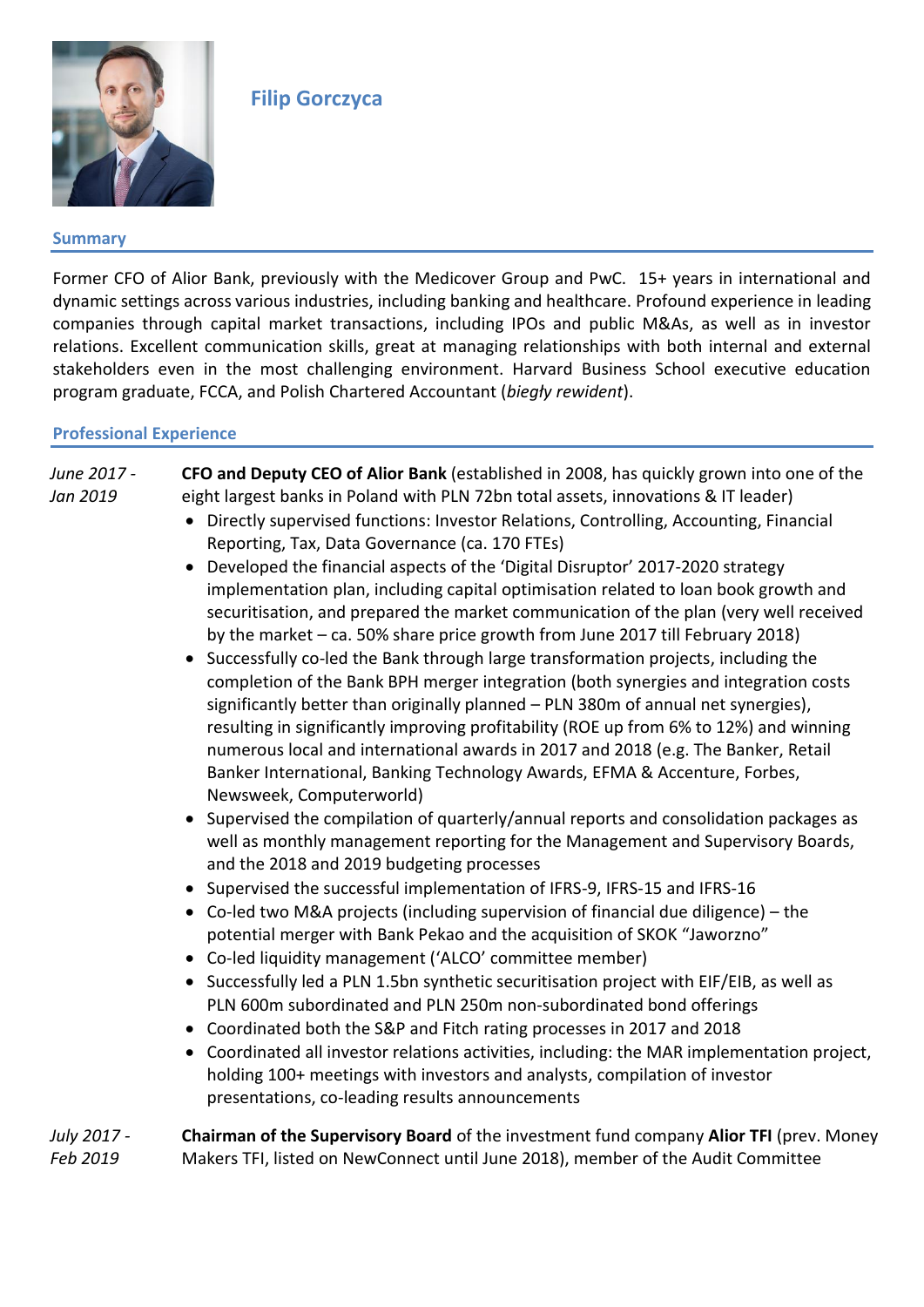*Nov 2016 - Jun 2017* **Senior Investment Director at the Medicover Group** (an international healthcare and diagnostic services group operating in Germany, Poland, Romania, Ukraine, India and other countries)

- Successfully led Medicover's IPO on Nasdaq Stockholm which raised €208m net in May 2017; all key dates in the original transaction timetable met despite huge complexity of the project – listing in Sweden, parent entity in Luxembourg, head office in Brussels and Stockholm, the two main business divisions managed from Berlin (diagnostic services) and Warsaw (healthcare services), operations in a number of different countries
- Coordinated all workstreams related to the IPO process, including: pre-IPO preparation; implementation of robust financial and non-financial reporting processes; workshops for key personnel; commercial, financial and legal due diligence; communication with the investment banks, legal advisors, auditors and other working parties; analyst and roadshow presentations; prospectus; post-listing continuing obligations
- Head of Group M&A
- *2013 - present* **Chairman of the Supervisory Board of Magic Brands** (a company selling beverages mostly under global brands to distributors in a number of countries)
	- Initiated and coordinated the acquisition of a majority stake in the company together with a group of private investors

#### *Jul 2007 - Oct 2016* **Vice Director** (until 2011 – Manager) **at PwC** in the CEE Capital Markets and Accounting Advisory Services Team

- Built a centre of excellence relating to capital markets covering the entire CEE region
- Advisory services to companies from across CEE conducting capital market transactions (IPOs, further equity offerings, debt offerings, public M&A, and other)
- Advised on over 40 transactions from the banking, television, telecommunications, real estate, energy and other industries, with listings in Warsaw, London, Luxembourg, Dublin, Bucharest, Sofia, Tallinn, Riga, Vilnus and other markets
- Advised public companies on continuing obligations and investor relations, as well as MAR implementation projects
- Selected clients: the ITI Group, TVN, Multikino, PKO BP, PZU, Atlas Estates, Meridian Properties, HTL-Strefa, Eesti Energia, AS Trigon Farming, Magyar Telecom
- Significant involvement on the business development side with respect to all service lines; advised local private companies on all aspects related to financing
- Held dozens of lectures, presentations and workshops relating to IPOs and other topics across Central and Eastern Europe
- Author of a number of publications relating to capital markets (e.g. quarterly IPO Watch survey, numerous publications on financial information in prospectuses and continuing obligations of public companies, publications prepared for the Warsaw Stock Exchange)
- Group Manager role (HR Leader) for the non-audit services division at PwC Poland for a number of years
- Part of the PwC CEE Key Talent Development Program (regional leadership program organised for a small group of managers selected as future leaders of PwC CEE)

| Sep 2004 -  | Senior Associate (until 2006 – Associate) at PwC in the Assurance practice                                                                                                                                                                                     |
|-------------|----------------------------------------------------------------------------------------------------------------------------------------------------------------------------------------------------------------------------------------------------------------|
| Jun 2007    | • Audits and reviews of financial statements and other assurance services                                                                                                                                                                                      |
| 2001 - 2004 | Internships at DWS Investments (Fund Management) in Frankfurt a.M. (Germany), at<br>Citibank Handlowy (Financial Institutions Department), at BRE Bank (Project Finance<br>Department), at KPMG (Corporate Finance), at the Polish Ministry of Finance, and at |

Sparkasse Offenburg/Ortenau in Offenburg (Germany)